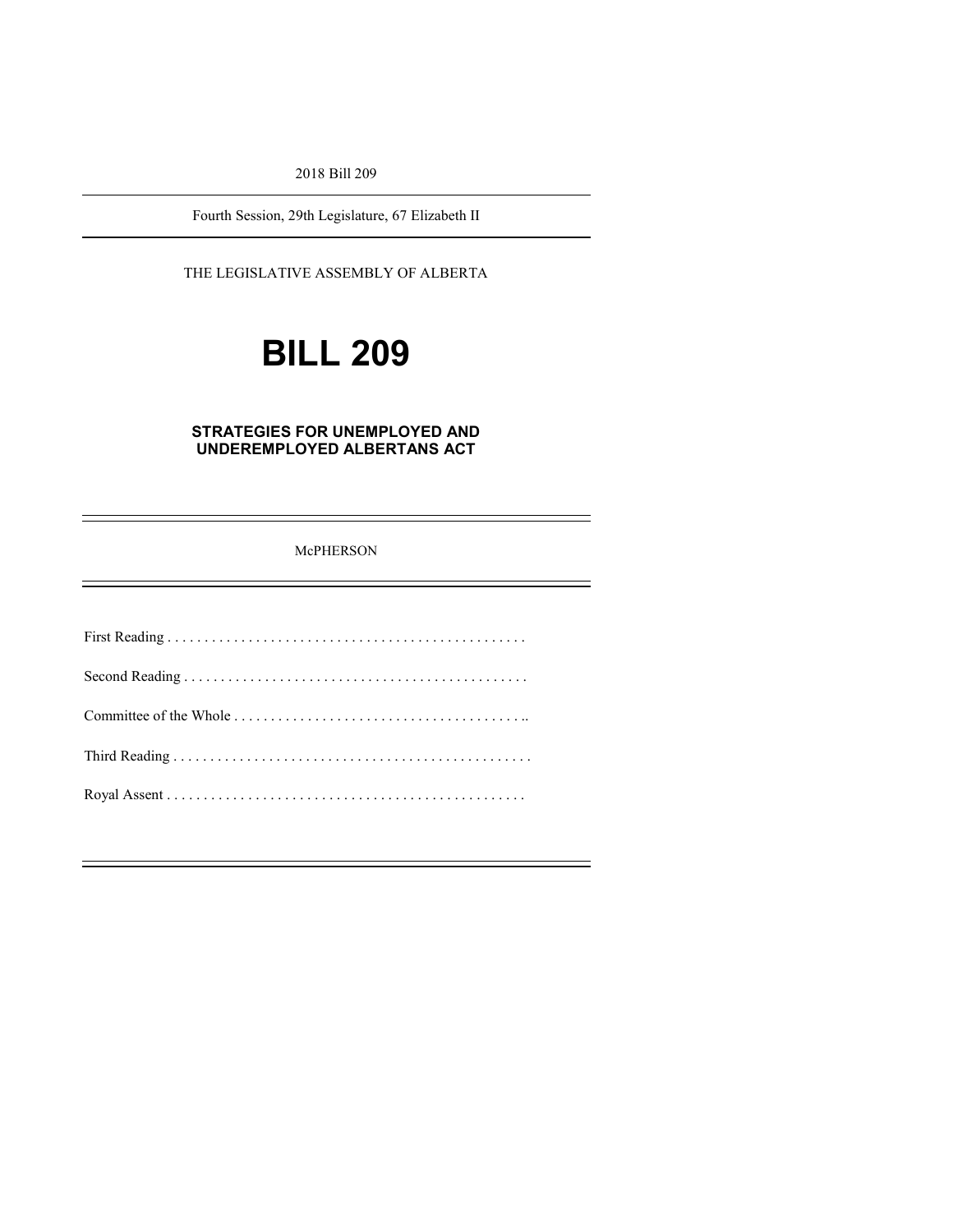*Bill 209 McPherson*

### **BILL 209**

#### 2018

#### **STRATEGIES FOR UNEMPLOYED AND UNDEREMPLOYED ALBERTANS ACT**

*(Assented to , 2018)*

WHEREAS society benefits when individuals are able to achieve their goals and make meaningful contributions to their communities and families through gainful employment using their skills and abilities, regardless of background, age or other status;

WHEREAS unemployment rates in Alberta are unacceptably high, and many communities and demographics have experienced rates exceeding 8%; and

WHEREAS employers, recruitment agencies, post-secondary institutions, economists, social service agencies, organized labour groups and others who make up the employment market have the knowledge and ability to advise Government on effective reemployment strategies and programs;

THEREFORE HER MAJESTY, by and with the advice and consent of the Legislative Assembly of Alberta, enacts as follows:

#### **Definitions**

- **1** In this Act,
	- (a) "Council" means the Employment Advisory Council established under section 3;
	- (b) "Minister" means, except for the purposes of section 6(1), any of the Ministers designated as having responsibility for this Act under section 2.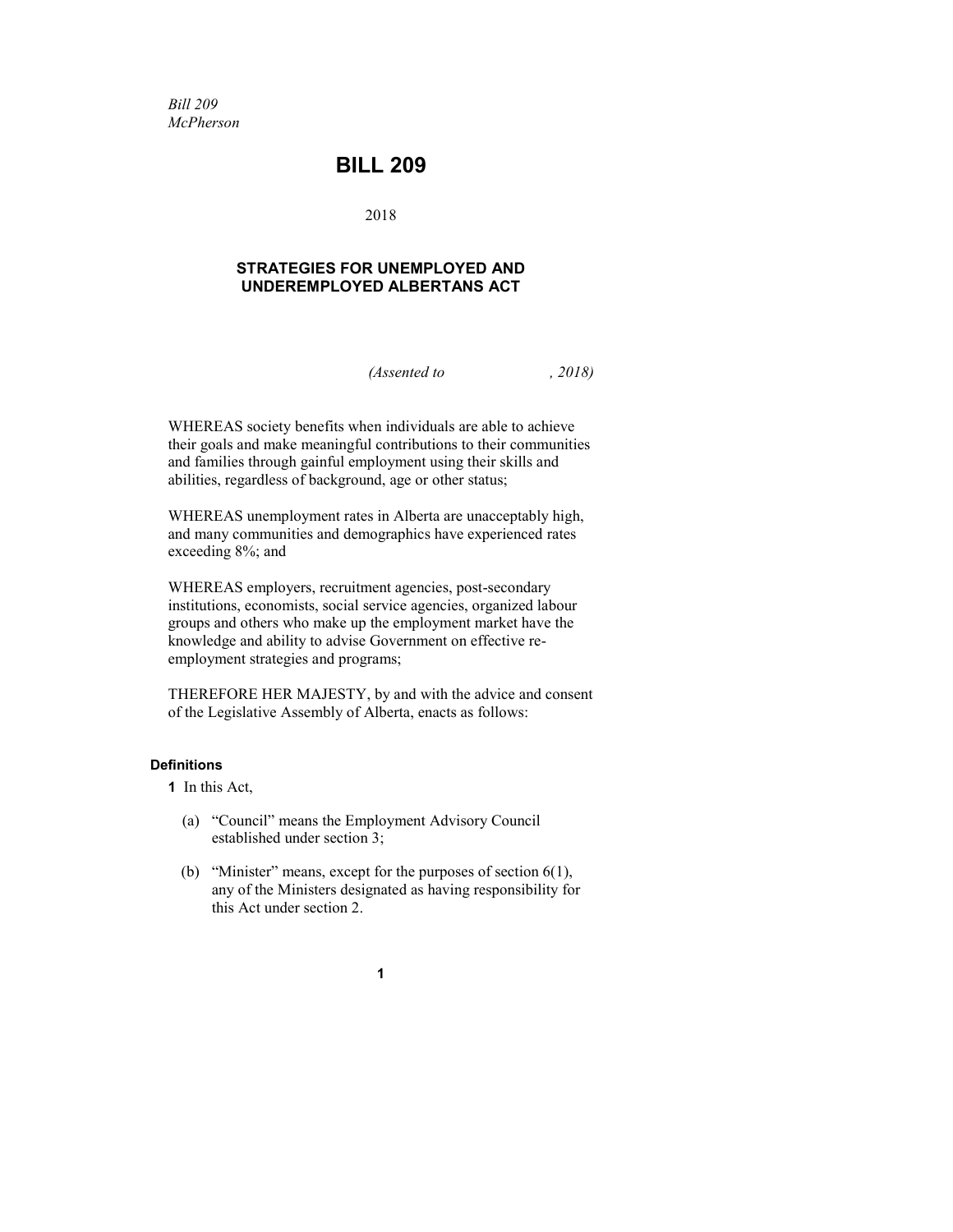#### **Designation of responsibility**

**2** The responsibility for this Act is the common responsibility of the following Ministers:

- (a) the Minister of Labour;
- (b) the Minister of Advanced Education;
- (c) the Minister of Economic Development and Trade.

#### **Establishment**

**3** The Employment Advisory Council is established.

#### **Mandate**

**4** The mandate of the Council is to advise and make recommendations to the Minister on measures to reduce unemployment and underemployment in Alberta, including recommendations pertaining to ways in which employers, educators and others may work together to create training and job opportunities for Albertans.

#### **Council members**

**5(1)** The Council is to consist of not fewer than 8 and not more than 12 members who are residents of Alberta appointed by the Lieutenant Governor in Council.

**(2)** Members of the Council shall be appointed within 2 months of the coming into force of this Act.

**(3)** The Lieutenant Governor in Council shall designate one of the Council members as Chair and another as Vice-chair.

**(4)** The members of the Council must include the following:

- (a) one or more individuals who at the time of their appointment is experiencing unemployment or underemployment;
- (b) individuals from or representing the following groups or organizations:
	- (i) employers;
	- (ii) recruitment or employment agencies;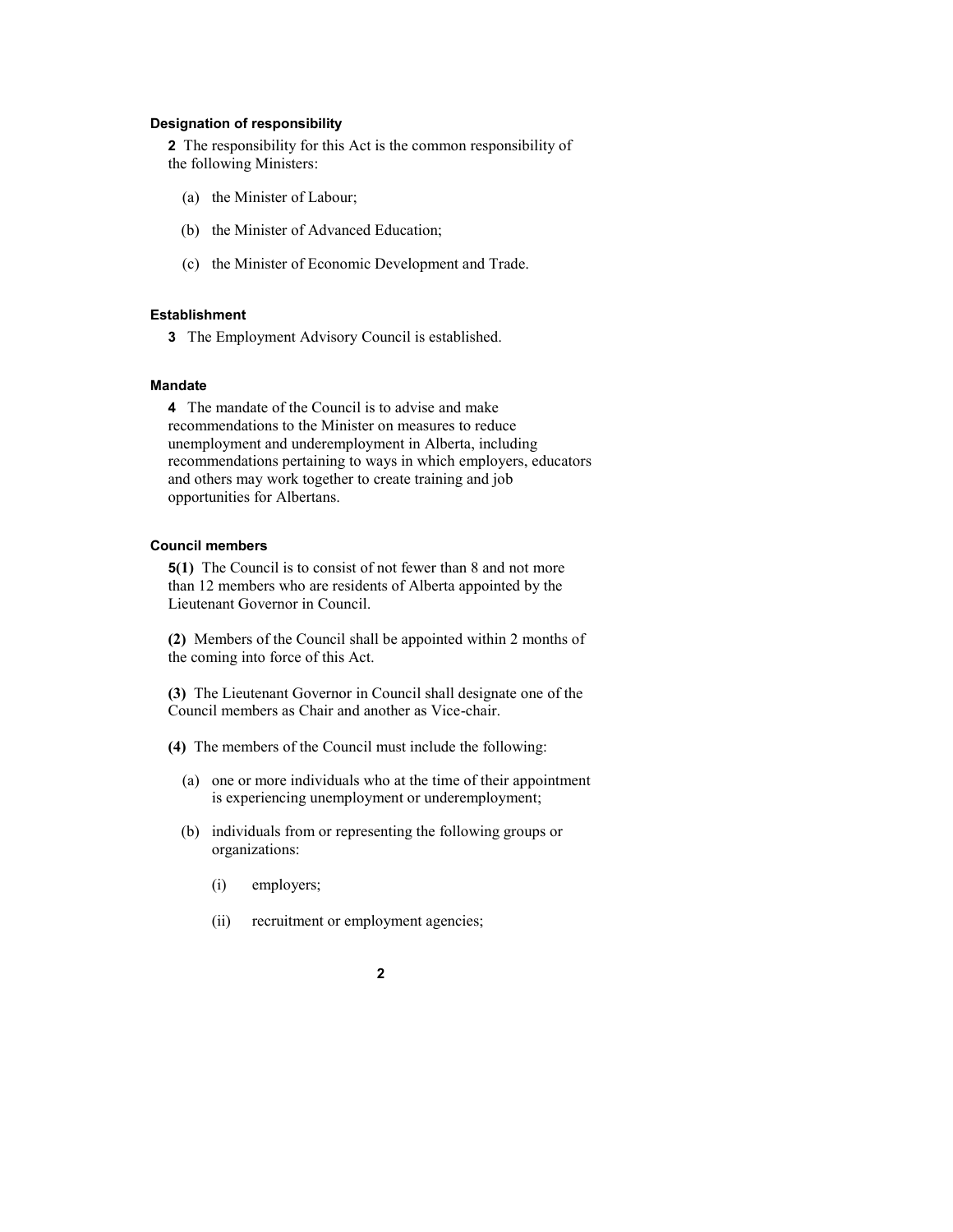- (iii) post-secondary institutions;
- (iv) social service agencies;
- (v) organized labour groups;
- (vi) mental health providers;
- (c) one or more individuals with expertise in economics.

**(5)** No member of the Council shall at the time of the member's appointment be a Member of the Legislative Assembly of Alberta.

**(6)** The Lieutenant Governor in Council may prescribe the term of office of any member of the Council.

**(7)** The Council may make rules governing the calling of and conduct of meetings of the Council, the quorum required at its meetings and any other matters pertaining to its business and affairs.

**(8)** The Minister may provide to the Council at no cost to it any supplies and the services of employees of the Government under the Minister's administration to carry out any work that in the opinion of the Minister may reasonably be required by the Council to enable it to perform its functions under this Act.

#### **Report on employment**

**6(1)** Within 12 months of the date on which all members of the Council are appointed, the Council shall prepare and submit to the Ministers designated under section 2 as having responsibility for this Act a report containing its recommendations for reducing unemployment rates in Alberta and creating training and job opportunities for Albertans who are unemployed or underemployed.

**(2)** On receiving a report under subsection (1), the Minister shall lay a copy of the report before the Legislative Assembly if it is then sitting or, if it is not then sitting, within 15 days after the commencement of the next sitting.

#### **Remuneration and expenses**

- **7** The Lieutenant Governor in Council
	- (a) may prescribe the rates of remuneration payable to members of the Council other than those who are employees of the Government, and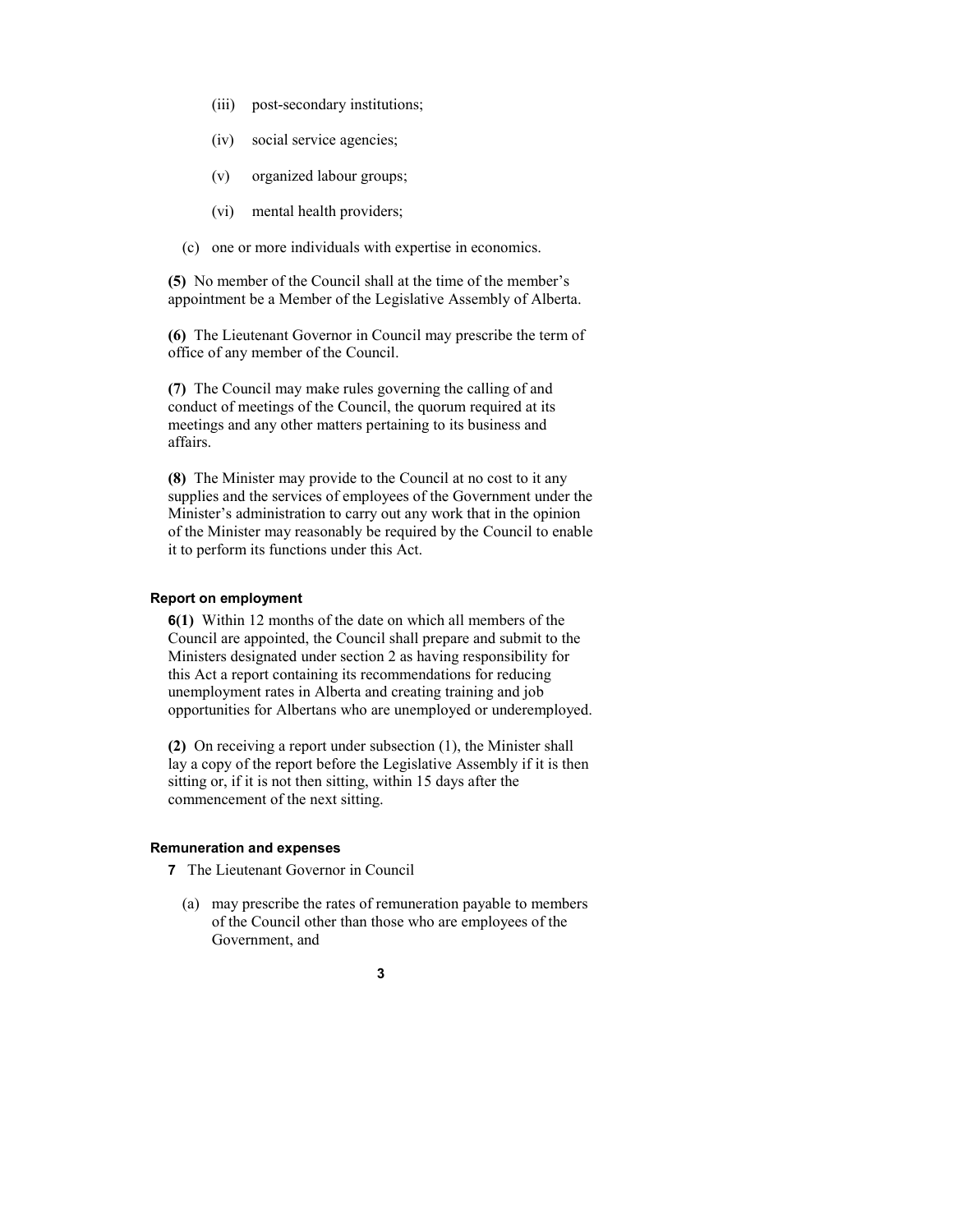(b) may authorize the payment of travelling and living expenses for members of the Council while outside their normal place of residence in the course of performing their duties.

#### **Expiry**

**8** This Act is repealed 2 years after the date on which it comes into force.